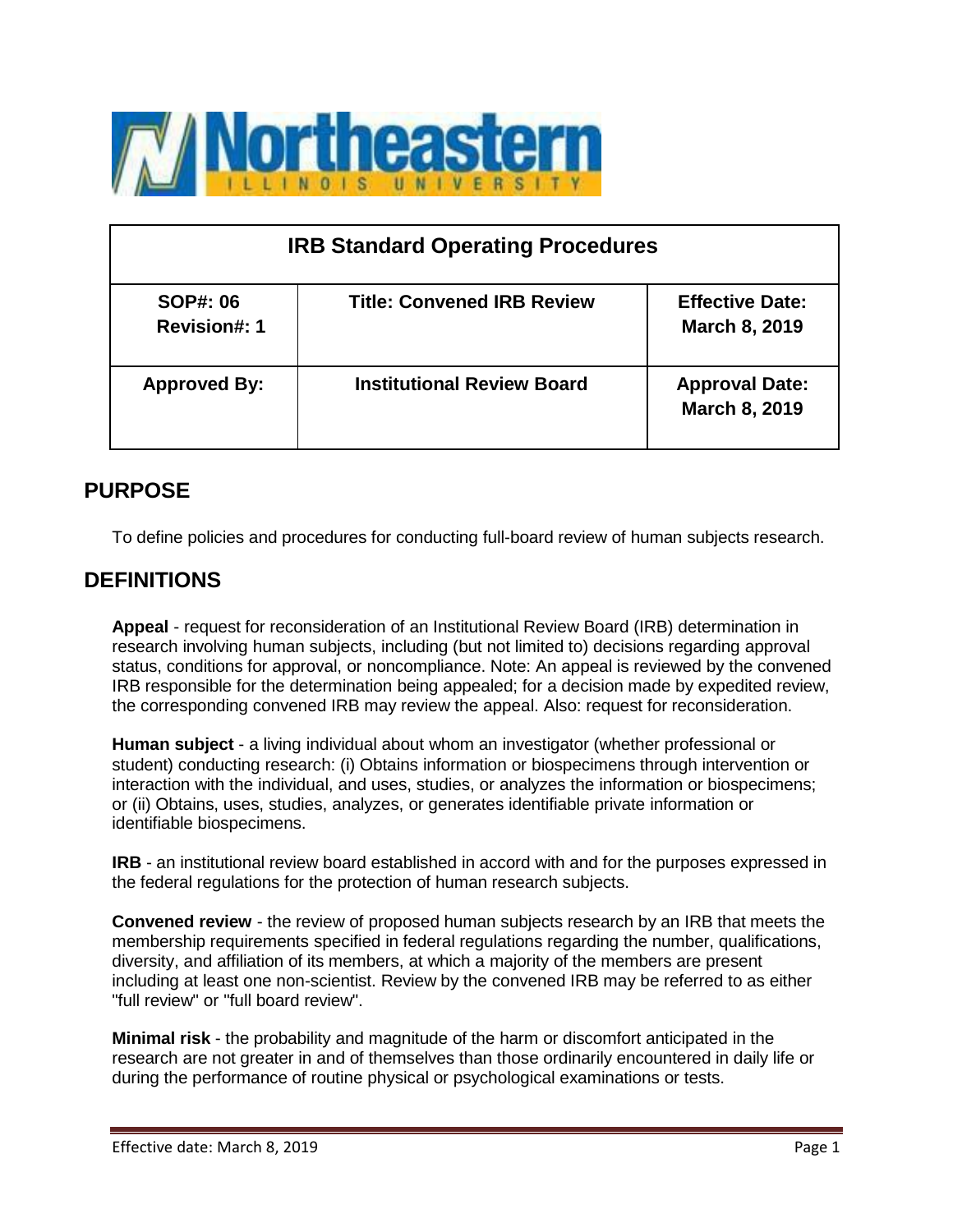**Research** - a systematic investigation, including research development, testing, and evaluation, designed to develop or contribute to generalizable knowledge.

# **POLICY**

All research involving human subjects reviewed by the convened IRB must be evaluated for issues in proposed study design and conduct that may affect the rights and welfare of human subjects, consistent with Federal Regulations, state and local laws, professional standards, and Northeastern Illinois University (University) policy. A study that involves greater than minimal risk (see definition, below) requires approval by an IRB composed of members qualified to review research in that field. Refer to SOP IRB Membership for details.

Research that requires full committee review may include one or more of the following:

- Prisoners
- Pregnant women, fetuses, and neonates
- Individuals with impaired decision-making capacity
- Children and other vulnerable populations
- Microwaves or X-Rays
- General anesthesia or sedation
- Human in vitro fertilization

This list is not exhaustive. The final decision as to whether an application is reviewed by the IRB at a convened meeting is that of the IRB chair and/or board.

To be approved, research that is reviewed by the convened IRBs must satisfy all of the following requirements as defined by [45 CFR 46.111:](https://www.hhs.gov/ohrp/regulations-and-policy/regulations/45-cfr-46/index.html)

- Risks to participants are minimized (but not necessarily eliminated) by using procedures that are consistent with sound research design and that do not unnecessarily expose participants to risk. Whenever appropriate, risks to participants are minimized by using procedures already being performed for diagnostic or treatment purposes.
- Risks to participants are reasonable in relation to anticipated benefits (if any) and the importance of the knowledge that may reasonably be expected to result from the research.
- Selection of participants is equitable, taking into account the purposes of the research and the setting in which the research will be conducted.
- Informed consent is sought, obtained, and appropriately documented for each prospective participant or the participant's legally authorized representative as required by the regulations.
- If the research involves greater than minimal risk, the data and safety monitoring plan and/or data and safety monitoring board (where appropriate) makes adequate provision for monitoring the data collected to ensure the safety of participants.
- There are adequate provisions to protect the privacy of participants and to maintain the confidentiality of data in accordance with IRB policy.
- When some or all of the participants are likely to be vulnerable to coercion or undue influence, such as children, prisoners, adults unable to consent for themselves, or economically or educationally disadvantaged persons, additional safeguards have been included in the study to protect the rights and welfare of these participants.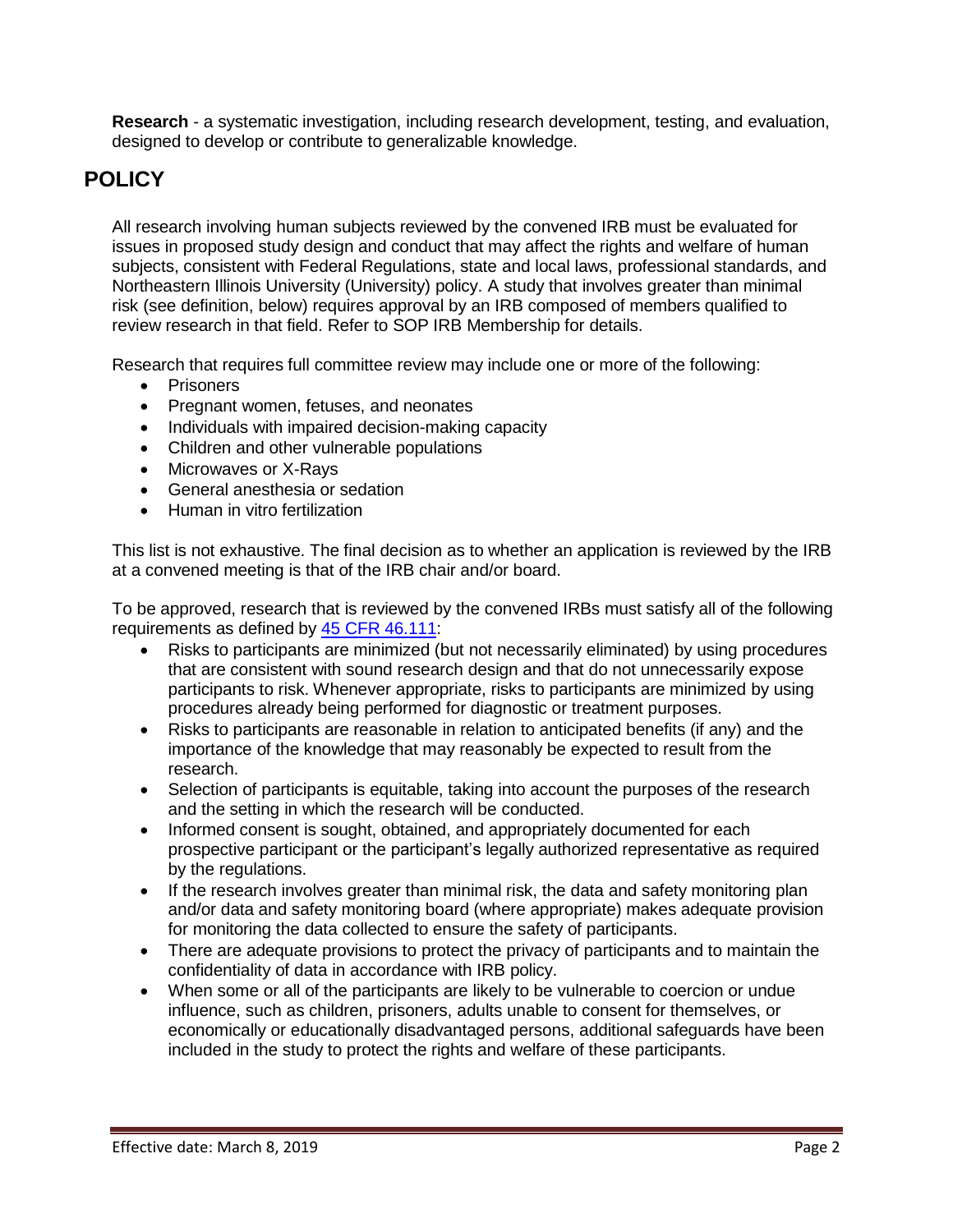#### **PROCEDURES**

- The IRB typically meets once per month.
- IRB meetings are conducted according to SOP IRB Meeting Procedures.

#### **Pre-review Procedures**

- The principal investigator (PI) will complete the most current application and forms available on the IRB website and submit a complete packet, including all supporting documentation electronically. Instructions for preparing the application are available on the IRB's website.
- Incomplete applications will not be reviewed. Missing items will be identified and requested during the administrative pre-review. If the items are not submitted within 1 week following the IRB request, the entire application packet will be sent back to the PI without review.
- Once completed application materials have been submitted, IRB staff will conduct an "Administrative Pre-review", and make note of possible issues on a pre-review document.
- All application material and pre-review notes from the administrative pre-reviewer will be shared with the IRB chair.
- IRB staff in consultation with the chair will assign a primary and secondary reviewer to each new study based on the IRB member's educational background, experience, and expertise. For research requiring expertise in multiple areas of science or ethics, additional reviewers may be assigned as determined by the IRB staff and chair.
- Only IRB members designated as scientists may serve as primary reviewers. Nonscientists may serve as secondary reviewers.
- When the research involves a vulnerable category of participants (e.g., children), a reviewer knowledgeable about and experienced in working with these participants will be selected.
- IRB staff will upload application materials to Google Drive and make them available for review by IRB members 7-10 days before convened meetings. In extenuating circumstances, when sufficient space exists on a meeting agenda for a late submission, every effort will be made to forward materials to reviewer(s) and IRB members past this deadline.
- IRB staff will provide pre-review comments to IRB members in advance of the meeting
- All IRB members will receive and review the following materials:
	- a. Initial Review Application.
	- b. Consent form(s), assent form(s) and permission form(s), and verbal script(s), including translated documents, as applicable.
	- c. Recruitment materials, as applicable, including advertisements intended to be seen or heard by potential participants.
	- d. Study instruments such as questionnaires, surveys, etc.
	- e. Other materials, as applicable.
- All IRB members are responsible for reviewing the submitted materials in enough depth to be familiar with and prepared to discuss the information at the convened meeting.
- Any IRB member can access the complete IRB file for review prior to or during the convened meeting.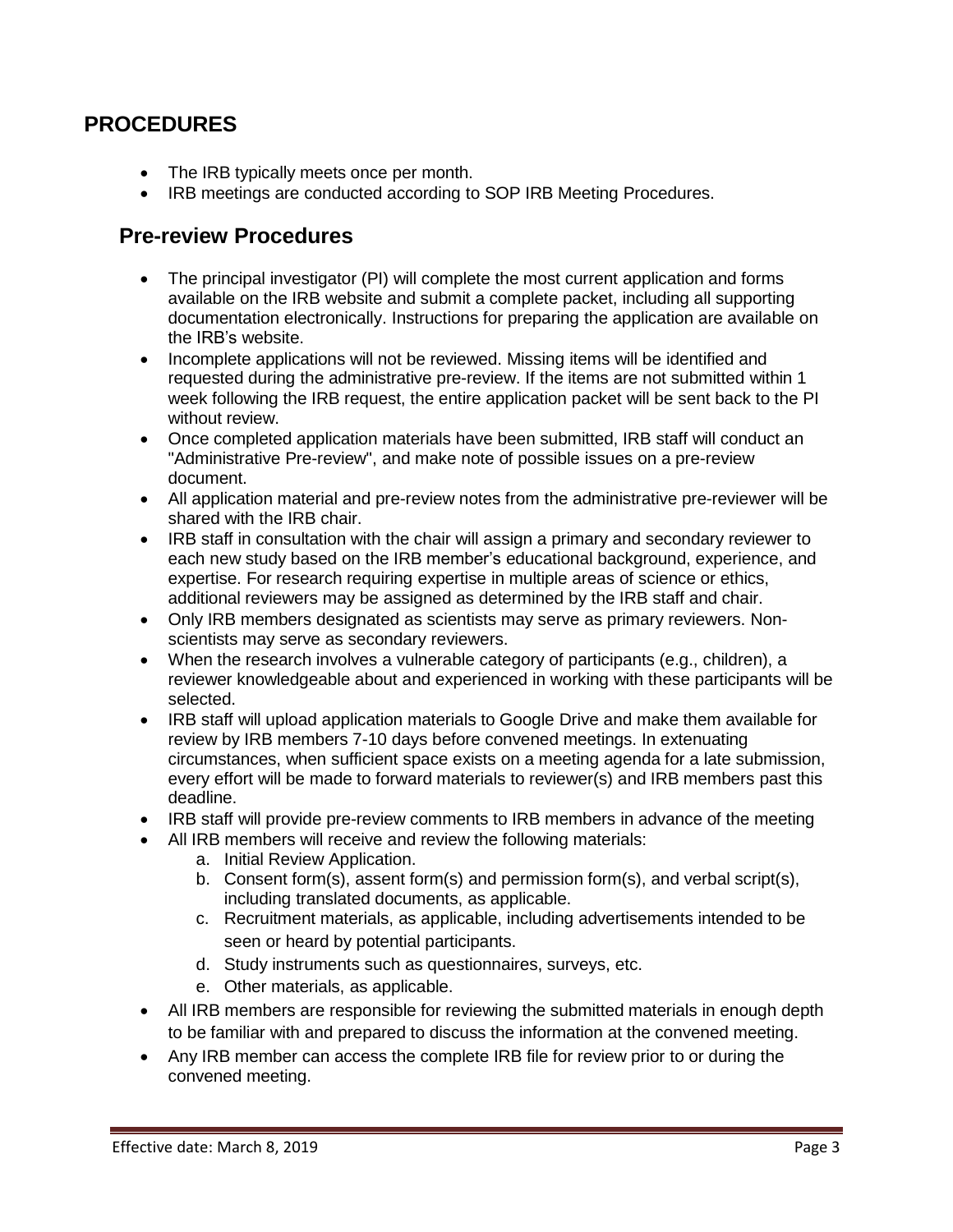### **Initial Review**

- Both the primary and secondary reviewer(s) are expected to perform an in-depth review of the research. The primary reviewer leads the IRB's discussion of the protocol, providing a summary of the research and potential concerns, if any.
- The primary reviewer makes recommendations for action by the IRB (i.e., approval, modifications required to secure approval, deferral), whether the criteria for approval under 45 CFR 46.111 (and subparts B, C, and D, when applicable) or 21 CFR 56.111 and any other required determinations are met, and whether the required elements of informed consent are present (45 CFR 46.116 or 21 CFR 50.25) or waiver or alteration granted according to the regulations and the consent process is appropriate.
- The secondary reviewer(s) provides additional comments or information before full Board discussion.
- The primary reviewer will document their review and assessment of the research by completing an IRB Reviewer Sheet and submitting it to IRB staff at the conclusion of the convened IRB meeting.

# **Continuing Review**

- The IRB must conduct substantive and meaningful review of research on a continuing basis, at the interval (at least once a year) established by the IRB at the prior review. IRB review must be performed by the convened IRB unless the research meets the criteria for expedited review, as described in IRB SOP Continuing Review policy.
- As with initial review, for continuing review the IRBs must determine that the regulatory criteria for approval continue to be met. Additionally, the IRBs must also find that significant new findings that may relate to a participant's willingness to continue taking part in the research are provided.

#### **Review of Amendments**

- Amendments that do not meet the criteria for expedited review must be reviewed by the convened IRB. All IRB members will be provided all modified documents (and any other information supplied by the investigator) and are responsible for reviewing the submitted materials in enough depth to be familiar with and prepared to discuss the information at the convened meeting.
- As with initial and continuing review, for a proposed amendment the IRBs must determine that the regulatory criteria for approval are met (when the modification affects one or more criterion for approval). Additionally, the IRBs must also find that significant new findings that may relate to a participant's willingness to continue taking part in the research are provided.
- Minor changes to previously approved research can be reviewed by expedited procedures as described in SOP Amendment to Previously Approved Research.
- If the amendment change is significantly different, then the PI will be asked to submit an initial IRB application.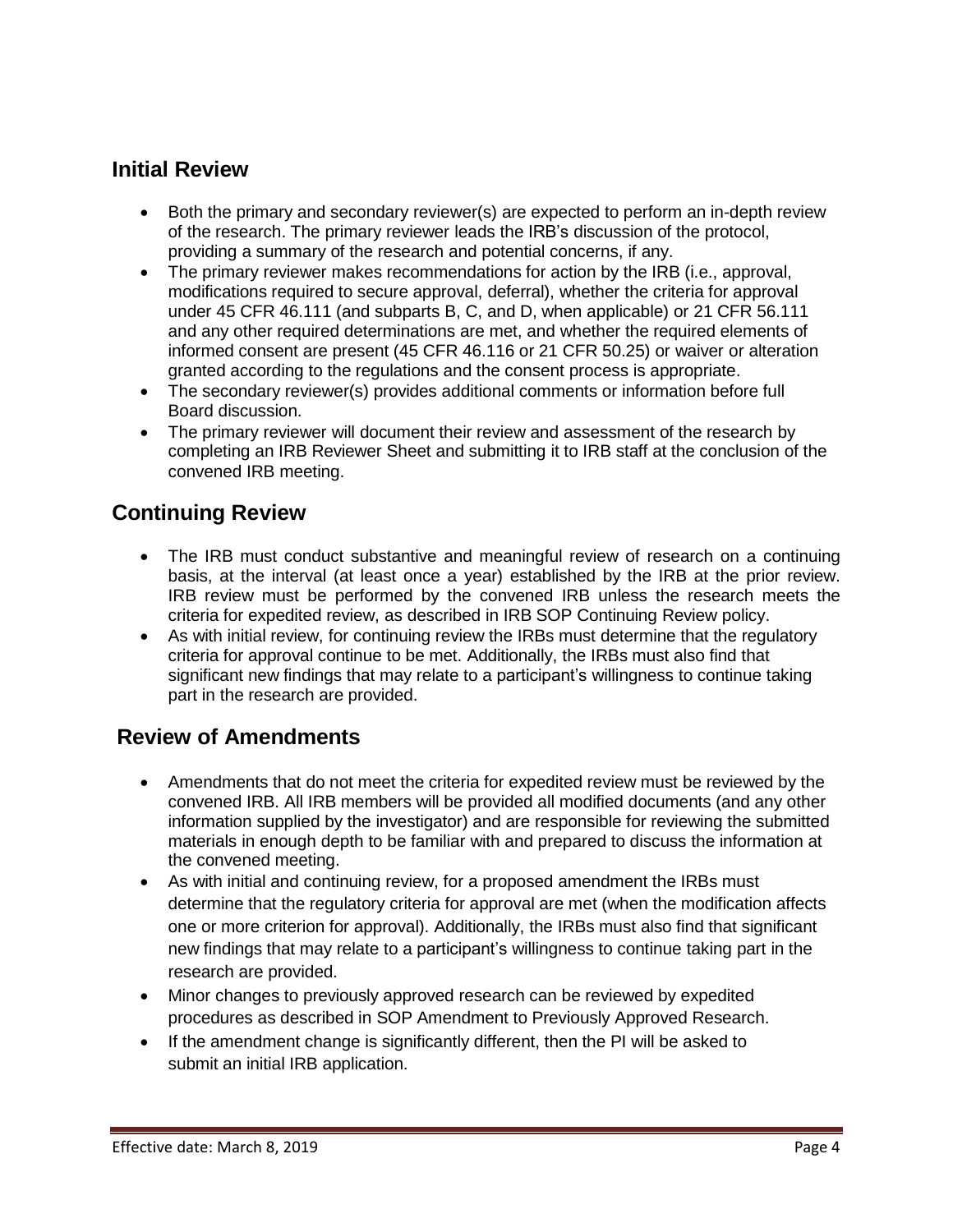# **IRB Determinations**

- **Approval:** An approval is granted if the research activities meet the criteria for approval (45 CFR 46.111 and/or 21 CFR 56.111 and, if applicable Subparts B, C, and D) and no changes to the research are required by the IRB. Determination of the approval period for research approved by the convened IRB is made as described in SOP IRB Approval Period and Determination of Expiration.
- **Modifications Required to Secure Approval:** The IRB requires that the investigator (a) makes specified changes to the research protocol or informed consent document(s), (b) confirms specific assumptions or understandings on the part of the IRB regarding how the research will be conducted, or (c) submits additional documents, such that, based on the assumption that the conditions are satisfied, the IRB is able to make all of the determinations required for approval (under 45 CFR 46.111 and/or 21 CFR 56.111 and, if applicable, subparts B, C, and D). Under this scenario, further review of the research by the convened IRB is not necessary. The IRB may designate the chair (or other designee) to review the written response from the investigator, determine whether the conditions for approval have been met and, when they are met, approve the research. The date of approval is the date the chair (or designee) determines the conditions for approval have been met.
- **Deferral:** Substantial revisions, requests for more information for IRB consideration or other additional documentation are required, and preclude the IRB from making the determinations required for approval. The response to the IRB's concerns and any revisions to the protocol or consent documents must be reviewed at a convened meeting of the IRB.
- **Tabled:** Criteria for a convened IRB meeting or review of the protocol are not met (e.g., loss of quorum, appropriate expertise or representation for a vulnerable group is not present). Study is reviewed at a subsequent meeting when criteria for review are met.
- **Disapproval:** A study is disapproved if it is found to violate ethical standards with reference to the Belmont Report, without scientific or scholarly merit and/or does not meet the criteria for approval. Written notification from the IRB of a decision to disapprove a protocol is accompanied by the IRB's reasons for the decision and an invitation for reply by the Investigator. A protocol may not be disapproved under expedited review procedures.

#### **Post-review Procedures**

- IRB actions and findings will be reported to the principal investigator in writing.
- The investigator's department head and, if applicable, faculty sponsor are copied on all communications.
- The Institutional Official is informed of the IRB's review actions through periodic reports.
- Research that has been approved by the IRB may be subject to further review and approval (or disapproval) by officials of the institution (e.g., Institutional Official, Deans, etc.). However, no one may approve human subjects research that has not been approved by the IRB.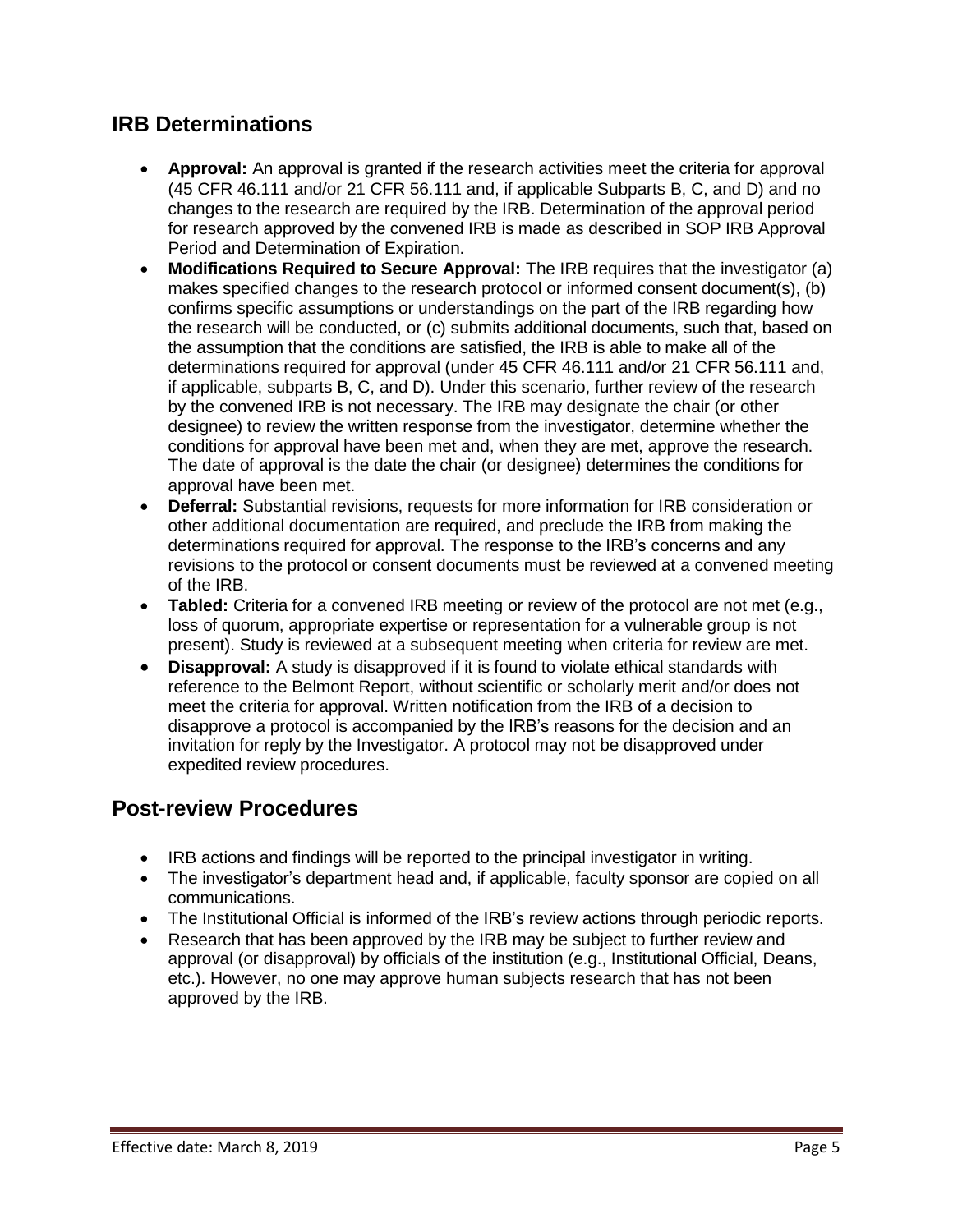#### **Review of Investigator's Responses to the IRB**

- The IRB staff reviews responses from investigators for modifications required to secure approval and notes their pre-review comments with the response as time permits. The response is then assigned to the chair (or designee).
- Responses from PIs for deferrals are reviewed by the IRB staff and changes are verified. The deferral responses are then assigned to the next IRB meeting for re-review by the convened IRB. The IRB that originally reviewed the protocol must review the deferral response. The re-review is assigned to the original primary reviewers whenever possible.
- Responses and resubmissions from investigators for disapproved submissions are prepared for convened IRB review. The IRB that originally reviewed the submission reviews the response and resubmission, unless it was stipulated that a different IRB is able to review the response and resubmission.
- Investigators are provided 60 calendar days to respond to the IRB's findings. Failure to respond to the IRB's findings within 60 calendar days will result in administrative withdrawal of the submission from the review process. University closures are not exempted from the count of calendar days in this subsection, (e.g., Winter Break).

# **Investigator Appeals**

- Investigators may appeal an IRB decision by submitting a request in writing, including a statement of the reason(s) for the appeal and any materials supporting the request. Supporting materials may include (but are not limited to) letters of support, current literature, and/or other information relating to the state of the art/science in the research discipline.
- Requests for reconsideration will be reviewed by the convened IRB responsible for the determination being appealed. Decisions made by expedited review can be reconsidered by expedited review, but rejection of an appeal can be made only by the corresponding convened IRB. Investigators will be notified of and may attend the IRB meeting at which this review will occur.
- Appeals must be made within 30 calendar days of investigator notification of the IRB decision in question. The IRB will review the request within 30 calendar days of receipt of the investigator's written materials. Investigators and institutional officials will be notified of the IRB's decision regarding the appeal within 14 days of convened review. University closures are exempted from the count of calendar days in this subsection, (e.g., Winter Break).
- Institutional officials may not overrule IRB disapproval decisions regarding appeals in research activities involving human subjects.

#### **Regulations**

45 CFR 46.109, 45 CFR 46.111, 45 CFR 46.116 21 CFR 56.109, 21 CFR 56.111, 21 CFR 50.25 Institutional Review Board (IRB) Written Procedures: Guidance for Institutions and IRBs. OHRP, HHS, FDA, May 2018

#### **Author Reference**

NEIU IRB